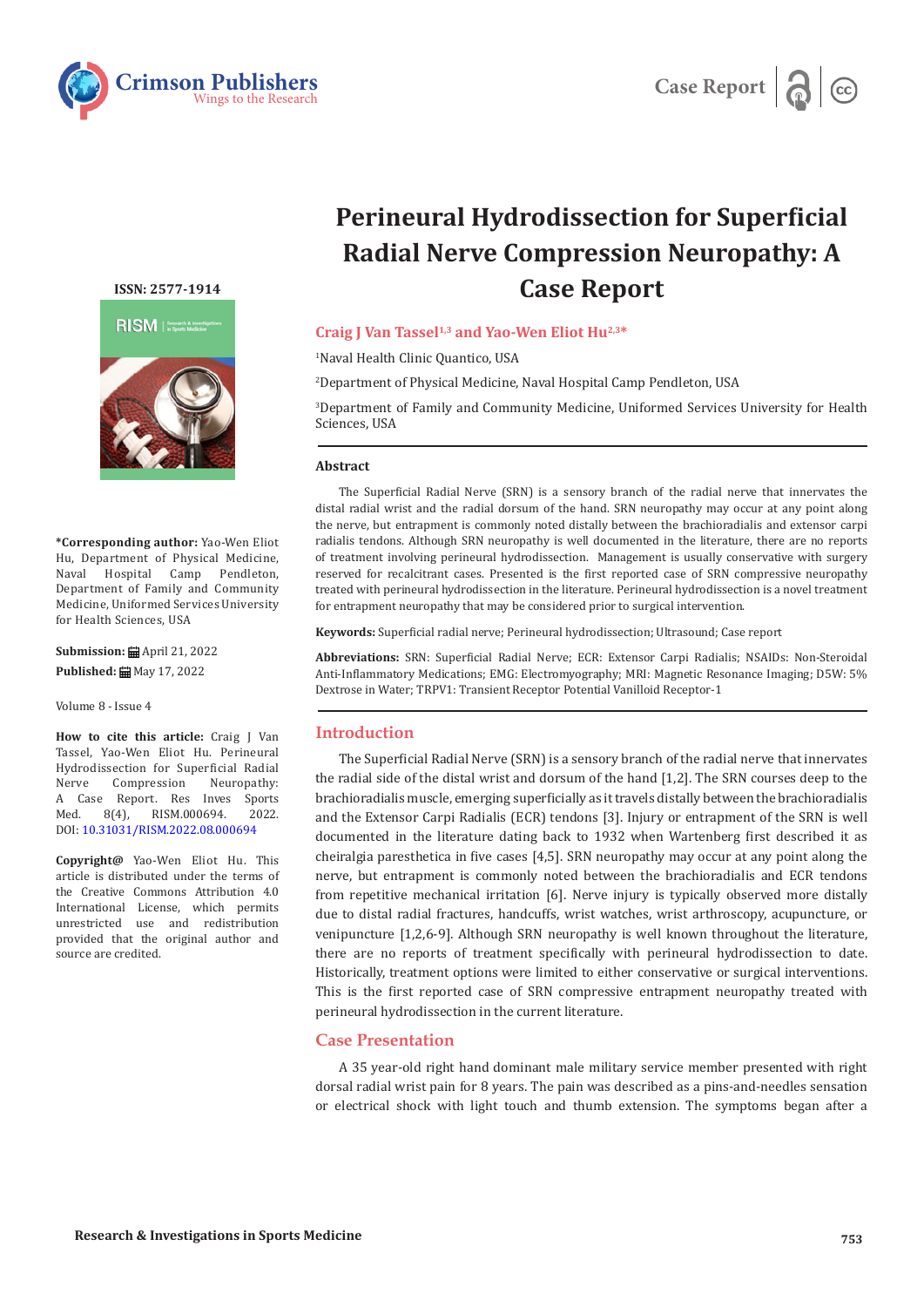training exercise where he was handcuffed and tried to break free. He had failed prior splinting, Non-Steroidal Anti-Inflammatory Medications (NSAIDs), and physical therapy focusing on thumb extension and abduction. A first dorsal wrist extensor compartment corticosteroid injection performed by his primary care physician for presumed deQuervains tenosynovitis did not provide any immediate or delayed relief of symptoms. On examination, there were no skin changes or muscle atrophy of the forearm, wrist, or

hand. He had full range of motion of the bilateral shoulders, elbows, wrists, and fingers with full strength throughout his bilateral upper extremities. There was diffuse discomfort with palpation of the distal radial wrist exacerbated by light touch, but sensation was otherwise intact in the radial, median, and ulnar nerve distributions. He exhibited positive Tinel's sign along the course of the SRN and positive Finkelstein's test. Watson's, Phalen's, Froment's signs were all negative (Figure 1).





Plain radiographs of wrist were unremarkable. Point-of-care musculoskeletal ultrasound performed with the linear transducer transverse and long axis to first and second dorsal wrist extensor compartment tendons showed normal echogenic appearance without color uptake on power Doppler. Transverse views of the SRN exhibited normal hyperechoic and honeycomb appearance as it coursed between the brachioradialis and ECR tendons (Figure 1). However, as the nerve travelled distally there was flattening of the nerve, mild fascicular enlargement, and hypoechogenicity prior to branching. Further advanced imaging and diagnostic modalities such as Electromyography (EMG) and Magnetic Resonance Imaging (MRI) were not pursued in the interest of patient availability since

there were limited clinical resources and he had an upcoming military move. After thorough discussion and shared decision making, he underwent diagnostic and therapeutic SRN perineural hydrodissection under ultrasound guidance (Figure 2). With the linear transducer positioned transverse to the SRN, a 25-gauge needle was used via a combination of in-plane and out-of-plane visualization to advance to the superficial then deep perineural space, where a total of 5 milliliters of 5% Dextrose in Water (D5W) was used to release the surrounding tissue from the nerve. The patient experienced immediate and continued resolution of his symptoms (Figure 2).



**Figure 2:** (A) Out-of-plane approach for ultrasound-guided perineural hydrodissection of the superficial radial nerve in transverse axis. R: Radius; N: needle tip. Thin arrow, superficial radial nerve. (B) In-plane approach for ultrasound-guided perineural hydrodissection of the superficial radial nerve in long axis. Thick arrows, needle.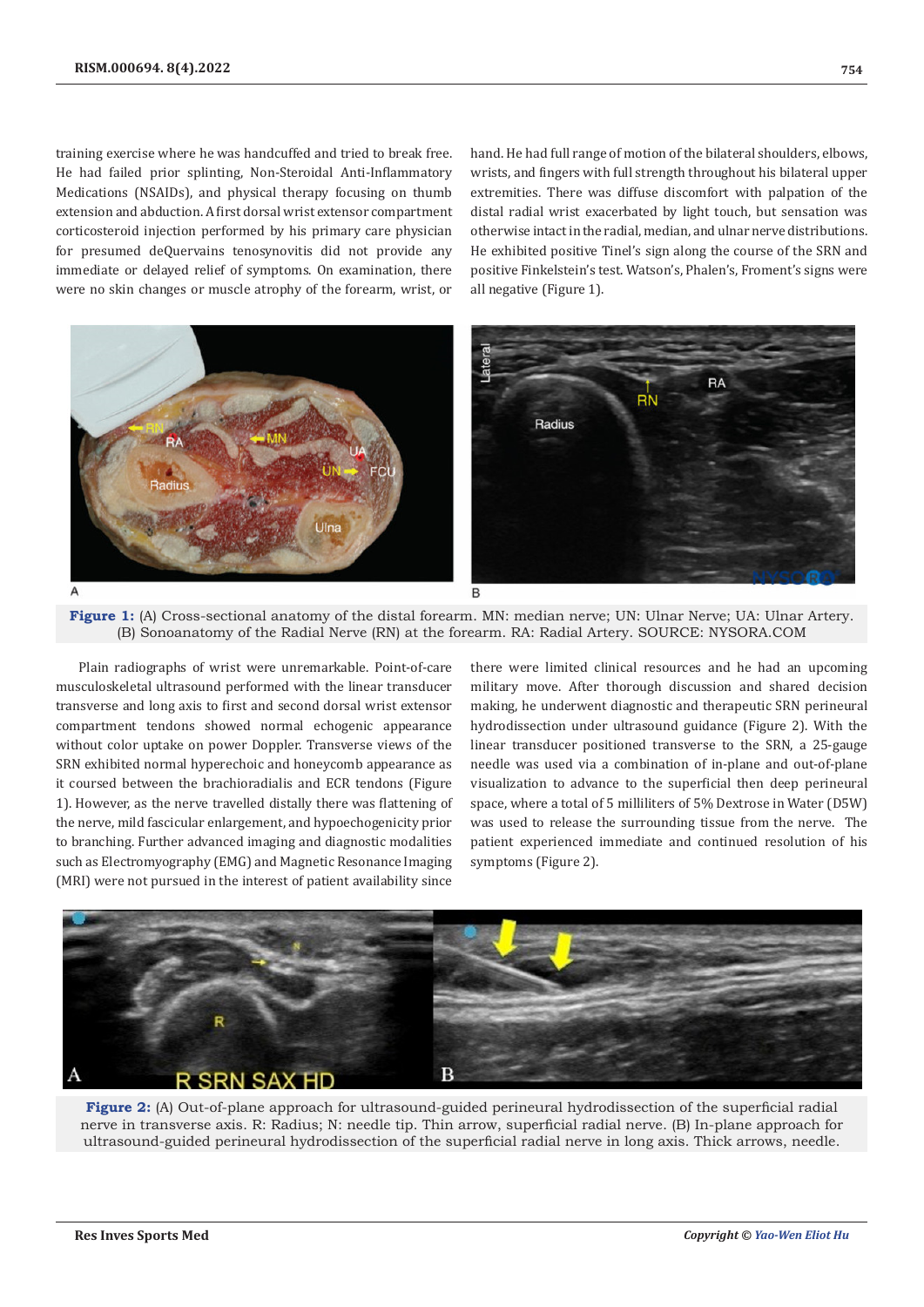# **Discussion**

SRN neuropathy can be caused by compression or traumatic injury such as placement of handcuffs or venipuncture [1,2,6]. Patients often report dorsal radial wrist and hand paresthesia with allodynia [6]. Pain can be exacerbated by thumb and wrist movement, specifically wrist or thumb extension and ulnar deviation of the wrist. Patients often exhibit a positive Finkelstein's test, leading to the misdiagnosis of deQuervain's tenosynovitis and delayed treatment [10]. However, Tinel's sign along SRN distribution is usually positive, distinguishing SRN neuropathy from deQuervains tenosynovitis [1,6]. Hand and wrist rangeof-motion and strength testing are often normal, although they may be decreased due to guarding. Radiographs and advanced imaging such as MRI may be helpful but are usually unremarkable and unnecessary to diagnose SRN neuropathy. EMG and nerve conduction studies also may or may not demonstrate delay [10]. Nerve ultrasonography can be beneficial and may reveal signs of entrapment, such as enlargement, flattening, or hypoechoic appearances with fascicular changes [11]. Management is initially conservative, consisting of activity modification, splinting, and physical therapy focused on improvement of elbow, wrist, and hand biomechanics [1,6]. Adjunct medication management with oral or topical NSAIDs and neuropathic medications such as gabapentin or pregabalin can be considered [1,2,6]. Conservative measures may be beneficial for symptom reduction but definitive treatment via surgical decompression or neurectomy may be needed especially in recalcitrant cases [1,2,6]. This case illustrates the failure of conservative treatment and avoidance of surgical intervention with perineural hydrodissection.

Awareness for perineural hydrodissection is increasing in the literature with use of high-definition ultrasound, leading to promise as novel treatment for peripheral mononeuropathy. Perineural hydrodissection is a procedure involving injection of fluid to separate the nerve from surrounding tissue over distance [12,13]. The injectate can be an anesthetic, saline, or D5W [12]. The benefit of nerve hydrodissection is not well understood, but a leading theory posits that dissecting the surrounding perineural tissue, whether it be fascia, tendons, muscle, or scar tissue, reduces compression of the nerve, allowing the nerves and vasculature supplying the nerve to function properly and the nerve to be healthier [12]. The choice of injectate also seems to be of importance, as D5W seems to provide greater benefit compared to other solutions [12,14]. It is postulated that D5W causes a downregulation of the Transient Receptor Potential Vanilloid Receptor-1 (TRPV1) ion channel and corrects glycopenia of the nerve [12]. In this case, there was no obvious post-procedural entrapment of the nerve exhibited on point-of-care musculoskeletal ultrasound, postulating that the D5W had a significant therapeutic effect.

Perineural hydrodissection is a novel and increasingly popular treatment for peripheral mononeuropathies using high-definition ultrasound. This case illustrates the benefit of perineural hydrodissection for SRN compressive entrapment neuropathy using D5W. There are multiple theories regarding the mechanism of action that provides benefit, whether it is mechanical decompression, chemical effect of the injectate, or a combination of both. More research is needed to show statistical benefit, but perineural hydrodissection may be considered as a treatment option for SRN neuropathy and other peripheral mononeuropathies prior to surgical consideration, especially in recalcitrant cases.

# **Acknowledgements and Funding**

The views expressed in this publication are those of the authors and do not reflect the official policy or position of the Department of the Navy, the Department of Defense, Uniformed Services University of Health Sciences, or the U.S. Government. The authors declare no conflicts of interest and do not have any financial disclosures.

The authors are military service members of the United States Government. This work was prepared as part of their official duties. Title 17 U.S.C. 105 provides that copyright protection under this title is not available for any work of the United States Government. Title 17 U.S.C. 101 defines a U.S. Government work as work prepared by a military service member or employee of the U.S. Government as part of that person's official duties.

## **Conflict of Interest Statement**

Yao-Wen Eliot Hu: AMSSM - Received honorarium as scanning faculty at the Fundamentals of Ultrasound Pre-conference at the AMSSM Annual Meeting. Craig J. Van Tassel: none

## **Permissions**

NYSORA receives many permission requests to use NYSORA's material. Since Education and Advancement of Practice of Anesthesiology are NYSORA's primary missions, we grant you the permission to download and use NYSORA's teaching material without asking for permission. However, you MUST acknowledge: "Source: NYSORA.COM" in all your slides and publications featuring any NYSORA's material. Failure to visibly disclose the source constitutes a violation of copyrights laws & NYSORA's intellectual property. For more information email: admin@nysora.com.

#### **References**

- 1. [Klitscher D, Müller LP, Rommens P \(2007\) Anatomical course of the](https://pubmed.ncbi.nlm.nih.gov/26815977/) [superficial branch of the radial nerve and clinical significance for surgical](https://pubmed.ncbi.nlm.nih.gov/26815977/) [approaches in the distal forearm. Eur J Trauma Emerg Surg 33\(1\): 69.](https://pubmed.ncbi.nlm.nih.gov/26815977/)
- 2. [Cho NS, Kim KH, Park BK, Kim DH \(2016\) Superficial radial sensory](https://pubmed.ncbi.nlm.nih.gov/26453573/) [neuropathy: Medial and lateral branch injury. Muscle Nerve. 53\(5\): 690-](https://pubmed.ncbi.nlm.nih.gov/26453573/) [693.](https://pubmed.ncbi.nlm.nih.gov/26453573/)
- 3. [Abrams RA, Brown RA, Botte MJ \(1992\) The superficial branch of the](https://pubmed.ncbi.nlm.nih.gov/1430933/) [radial nerve: an anatomic study with surgical implications. J Hand Surg](https://pubmed.ncbi.nlm.nih.gov/1430933/) [Am 17\(6\): 1037-1041.](https://pubmed.ncbi.nlm.nih.gov/1430933/)
- 4. [Braidwood AS \(1975\) Superficial radial neuropathy. J Bone Joint Surg Br](https://pubmed.ncbi.nlm.nih.gov/1158953/) [57\(3\): 380-383.](https://pubmed.ncbi.nlm.nih.gov/1158953/)